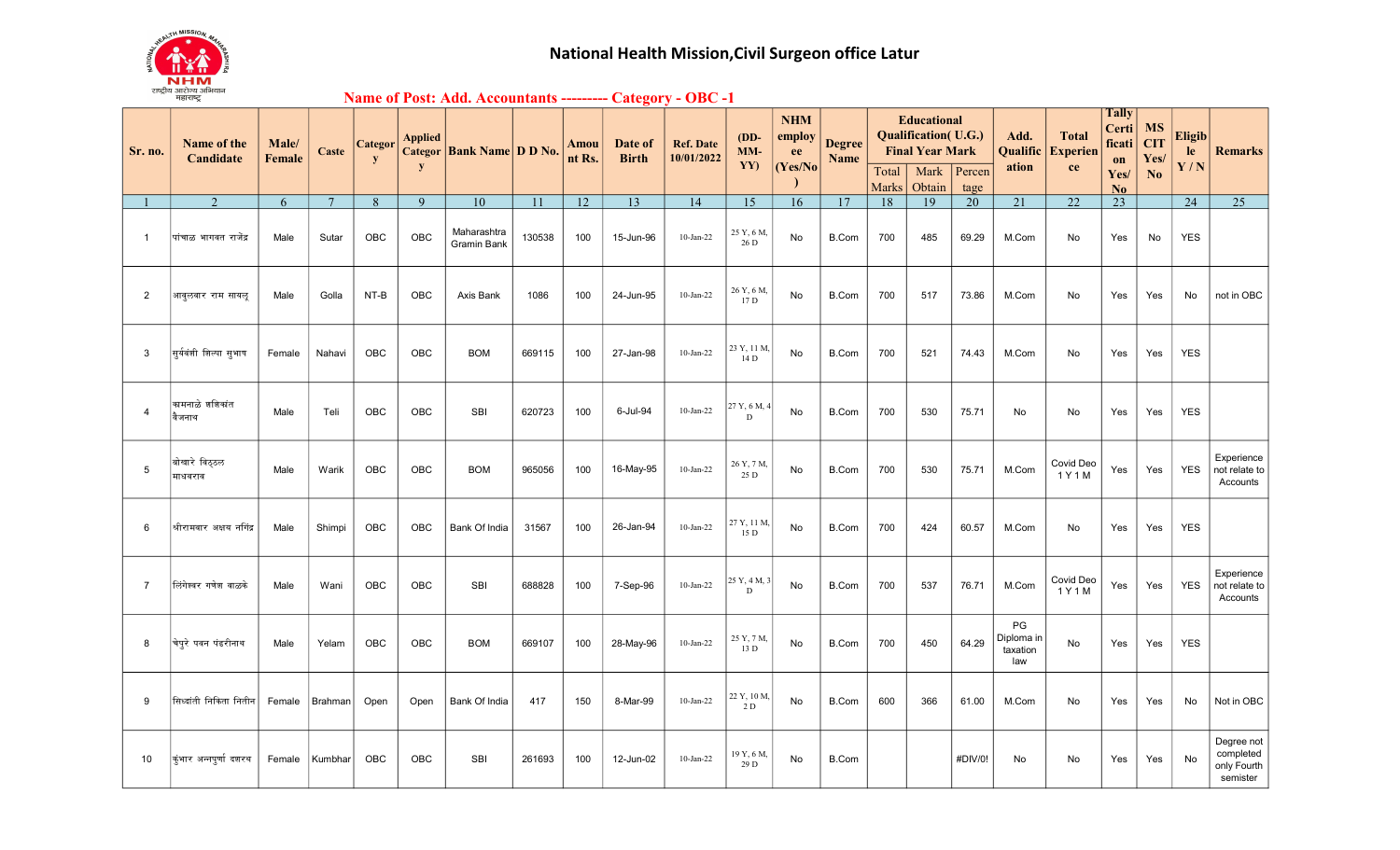| Name of the<br>Sr. no.<br>Candidate |                            | Male/<br>Female | Caste           | Categor<br>y | <b>Applied</b> | Categor Bank Name D D No.      |        | Amou<br>nt Rs. | Date of<br><b>Birth</b> | <b>Ref. Date</b><br>10/01/2022 | $(DD-$<br>$MM-$<br>YY) | <b>NHM</b><br>employ<br>ee | <b>Degree</b><br><b>Name</b> |                | <b>Educational</b><br><b>Qualification</b> (U.G.)<br><b>Final Year Mark</b> |                | Add.<br>Qualific         | <b>Total</b><br><b>Experien</b> | <b>Tally</b><br>Certi<br>ficati<br>on | <b>MS</b><br><b>CIT</b><br>Yes/ | <b>Eligib</b><br>le | <b>Remarks</b>                                             |
|-------------------------------------|----------------------------|-----------------|-----------------|--------------|----------------|--------------------------------|--------|----------------|-------------------------|--------------------------------|------------------------|----------------------------|------------------------------|----------------|-----------------------------------------------------------------------------|----------------|--------------------------|---------------------------------|---------------------------------------|---------------------------------|---------------------|------------------------------------------------------------|
|                                     |                            |                 |                 |              | y              |                                |        |                |                         |                                |                        | (Yes/No)                   |                              | Total<br>Marks | Mark<br>Obtain                                                              | Percen<br>tage | ation                    | ce                              | Yes/<br>No                            | No                              | Y/N                 |                                                            |
|                                     | $\overline{2}$             | 6               | $\overline{7}$  | 8            | 9              | 10                             | 11     | 12             | 13                      | 14                             | 15                     | 16                         | 17                           | 18             | $\overline{19}$                                                             | 20             | 21                       | $\overline{22}$                 | 23                                    |                                 | $\overline{24}$     | $\overline{25}$                                            |
| 11                                  | आरसनाळकर अनंत<br>विठुठलराव | Male            | Parit           | OBC          | OBC            | SBI                            | 20921  | 100            | 26-Sep-96               | $10$ -Jan-22                   | 25 Y, 3 M,<br>15 D     | No                         | BA                           |                |                                                                             | #DIV/0!        | No                       | Covid Ward<br>Boy<br>1 Y 1 M    | No                                    | Yes                             | No                  | B.Com not<br>completed<br>BA)                              |
| 12                                  | वाघमारे प्रतिका सुरेश      | Female          | Mahar           | SC           | SC             | SBI                            | 728835 | 100            | 11-Dec-00               | 10-Jan-22                      | 21 Y, 0 M,<br>30 D     | No                         | <b>B.Com</b>                 | 1150           | 1015                                                                        | 88.26          | No                       | No                              | No                                    | Yes                             | <b>NO</b>           | Not in OBC<br>caste - (<br>SC)                             |
| 13                                  | शेख अख्तर फारुक            | Male            | Momin           | OBC          | OBC            | <b>BOM</b>                     | 669126 | 100            | 10-Jun-86               | 10-Jan-22                      | 35 Y, 7 M, 0<br>D      | No                         | B.Com                        | 700            | 489                                                                         | 69.86          | M.sc                     | No                              | Yes                                   | Yes                             | <b>YES</b>          |                                                            |
| 14                                  | ∣मरडे जिजाबाई मधुकर        | Female          | Gavandi         | OBC          | OBC            | <b>BOM</b>                     | 677085 | 100            | 1-Apr-93                | $10$ -Jan-22                   | 28 Y, 9 M, 9<br>D      | No                         | <b>B.Com</b>                 | 700            | 446                                                                         | 63.71          | M.Com                    | No                              | Yes                                   | No                              | <b>YES</b>          |                                                            |
| 15                                  | मदगे प्रशांत सिद्रामाप्पा  | Male            | Lingyat<br>Wani | OBC          | OBC            | SBI                            | 412143 | 100            | 21-Aug-87               | 10-Jan-22                      | 34 Y, 4 M,<br>20 D     | No                         | B.Com                        | 700            | 617                                                                         | 88.14          | M.Com &<br>GDC & A       | 3 Y 2 M                         | Yes                                   | Yes                             | <b>YES</b>          |                                                            |
| 16                                  | पेप्टे शिवराणी प्रकाश      | Female          | Gavandi         | OBC          | OBC            | <b>BOM</b>                     | 669184 | 100            | 14-Aug-99               | 10-Jan-22                      | 22 Y, 4 M,<br>27 D     | No                         | B.Com                        | 1150           | 961                                                                         | 83.57          | No                       | No                              | No                                    | No                              | <b>NO</b>           | Caste<br>Certificate<br>Not Attach<br>Tally<br>Certificate |
| 17                                  | खोले मिनाक्षी सुधाकर       | Female          | Rangari         | OBC          | OBC            | SBI                            | 728895 | 100            | 31-May-91               | $10$ -Jan-22                   | 30 Y, 7 M,<br>10D      | No                         | B.Com                        | 600            | 375                                                                         | 62.50          | M.com                    | No                              | Yes                                   | Yes                             | <b>YES</b>          | Date of Birth<br>certificate<br>not attached               |
| 18                                  | पवार श्रीकृष्ण विश्वांभर   | Male            | Maratha         | Open         | Open           | Punjab<br><b>National Bank</b> | 182411 | 150            | 24-Oct-95               | $10$ -Jan-22                   | 26 Y, 2 M,<br>17 D     | No                         | B.Com                        | 700            | 471                                                                         | 67.29          | M.com                    | Covid DEO<br>11 M               | Yes                                   | Yes                             | No                  | Not in OBC<br>caste - (<br>open)                           |
| 19                                  | वेदपाठक आकाश<br>शशीकांत    | Male            | Sonar           | OBC          | OBC            | Central Bank<br>Of India       | 16311  | 100            | 27-Mar-97               | $10$ -Jan-22                   | 24 Y, 9 M,<br>14 D     | No                         | <b>B.Com</b>                 | 700            | 576                                                                         | 82.29          | M.com                    | No                              | Yes                                   | Yes                             | <b>YES</b>          |                                                            |
| 20                                  | भिद्रशेटे विकास दिलीप      | Male            | Teli            | OBC          | <b>OBC</b>     | <b>BOM</b>                     | 572951 | 100            | 5-Feb-96                | $10$ -Jan-22                   | 25 Y, 11 M,<br>5 D     | No                         | B.Com                        | 700            | 517                                                                         | 73.86          | M.com                    | No                              | Yes                                   | Yes                             | <b>YES</b>          |                                                            |
| 21                                  | हनवते स्वाती<br>विलासराव   | Female          | Wani            | <b>OBC</b>   | OBC            | Maharashtra<br>Gramin Bank     | 140743 | 100            | 16-Dec-97               | $10$ -Jan-22                   | 24 Y, 0 M,<br>25 D     | No                         | B.Com                        | 700            | 535                                                                         | 76.43          | M.Com &<br>PG<br>Diploma | No                              | Yes                                   | Yes                             | <b>YES</b>          |                                                            |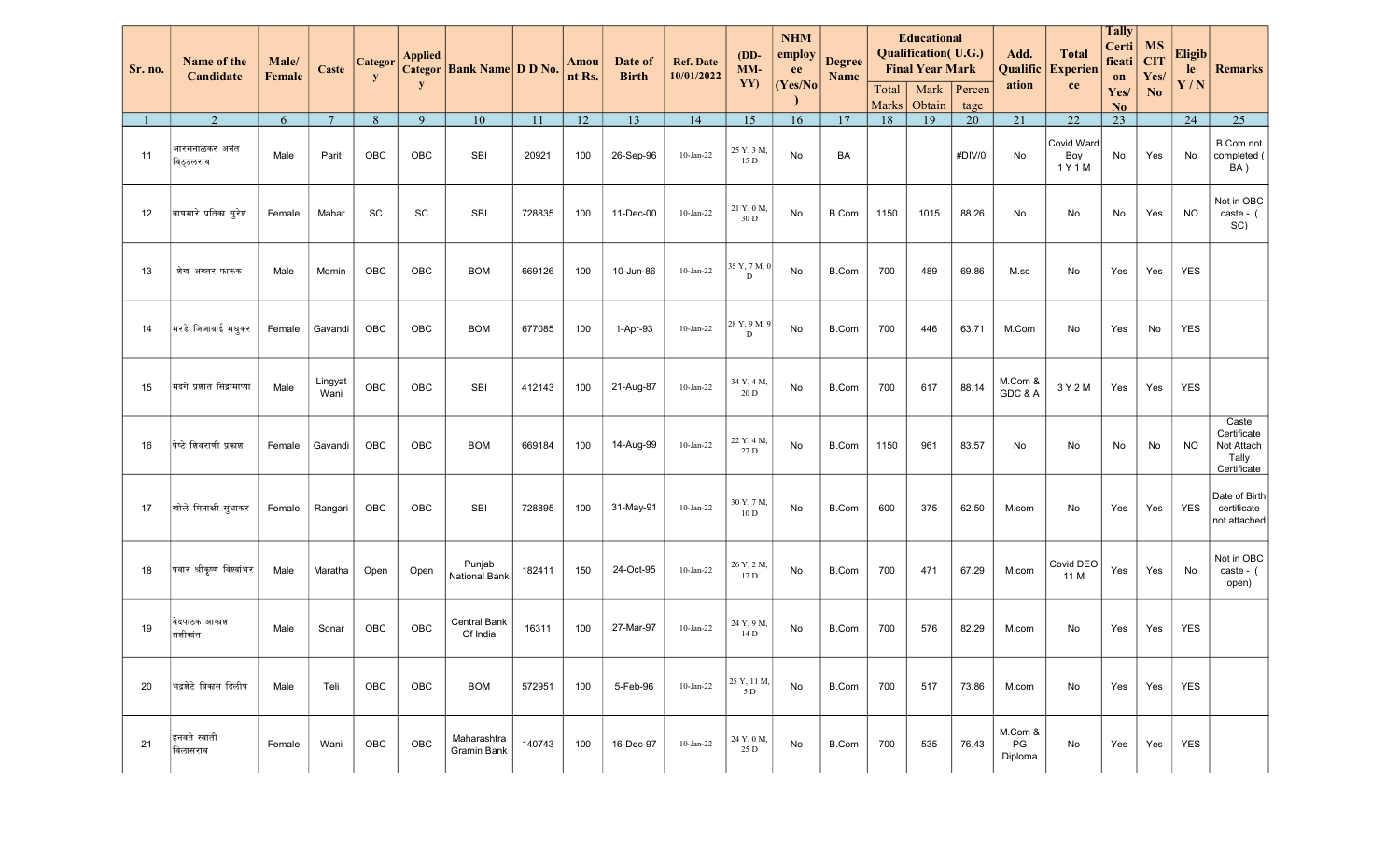| <b>Sr. no.</b> | Name of the<br>Candidate    | Male/<br>Female | <b>Caste</b>    | Categor<br>$\mathbf{y}$ | <b>Applied</b><br>y | Categor   Bank Name   D D No. |                | Amou<br>nt Rs.           | Date of<br><b>Birth</b> | <b>Ref. Date</b><br>10/01/2022 | $(DD-$<br>$MM-$<br>YY) | <b>NHM</b><br>employ<br>ee<br> Yes/No | <b>Degree</b><br><b>Name</b> | Total | <b>Educational</b><br><b>Qualification</b> (U.G.)<br><b>Final Year Mark</b><br>Mark | Percen          | Add.<br>Qualific<br>ation | <b>Total</b><br><b>Experien</b><br>ce    | <b>Tally</b><br>Certi<br>ficati<br>on<br>Yes/ | <b>MS</b><br><b>CIT</b><br>Yes/<br>No | <b>Eligib</b><br>le<br>Y/N | <b>Remarks</b>                                                               |
|----------------|-----------------------------|-----------------|-----------------|-------------------------|---------------------|-------------------------------|----------------|--------------------------|-------------------------|--------------------------------|------------------------|---------------------------------------|------------------------------|-------|-------------------------------------------------------------------------------------|-----------------|---------------------------|------------------------------------------|-----------------------------------------------|---------------------------------------|----------------------------|------------------------------------------------------------------------------|
|                |                             |                 |                 |                         |                     |                               |                |                          |                         |                                |                        |                                       |                              | Marks | Obtain                                                                              | tage            |                           |                                          | N <sub>o</sub>                                |                                       |                            |                                                                              |
|                | $\overline{2}$              | 6               | $7\phantom{.0}$ | 8                       | 9                   | $\overline{10}$               | 11             | $\overline{12}$          | $\overline{13}$         | 14                             | 15                     | 16                                    | $\overline{17}$              | 18    | $\overline{19}$                                                                     | $\overline{20}$ | 21                        | $\overline{22}$                          | 23                                            |                                       | $\overline{24}$            | $\overline{25}$                                                              |
| 22             | स्वामी मिराबाई संगाप्पा     | Female          | Jangam          | OBC                     | OBC                 | <b>HDFC Bank</b>              | 11087          | 100                      | 20-May-90               | $10$ -Jan-22                   | 31 Y, 7 M,<br>21 D     | No                                    | B.Com                        | 1150  | 974                                                                                 | 84.70           | GDC & A                   | No                                       | Yes                                           | Yes                                   | <b>YES</b>                 | Date of Birth<br>certificate not<br>attached,<br>M.Com result<br>not cleared |
| 23             | मिरजे विशाल ज्ञानदेव        | Male            | Kumbhar         | OBC                     | OBC                 | Central Bank<br>Of India      | 16310          | 100                      | 9-Jun-93                | $10$ -Jan-22                   | 28 Y, 7 M, 1<br>D      | No                                    | B.Com                        | 700   | 493                                                                                 | 70.43           | M.com<br>GDC & A          | Covid 19<br>Store<br>Officer<br>5 M 20 D | Yes                                           | Yes                                   | <b>YES</b>                 | Experience<br>not relate to<br>Accounts                                      |
| 24             | चेन्नूरे पूनम विजयकूमार     | Female          | Nahavi          | OBC                     | OBC                 | Bank Of India                 | 373            | 150                      | 28-Sep-96               | 10-Jan-22                      | 25 Y, 3 M,<br>13 D     | No                                    | B.Com                        | 700   | 501                                                                                 | 71.57           | M Com<br>GDC & A          | No                                       | Yes                                           | Yes                                   | <b>YES</b>                 |                                                                              |
| 25             | दिक्षीत तेजस्विनी<br>सूधाकर | Female          | Sonar           | OBC                     | <b>OBC</b>          | <b>BOM</b>                    | 677201         | 100                      | 26-Sep-99               | 10-Jan-22                      | 22 Y, 3 M,<br>15 D     | No                                    | B.Com                        | 1150  | 1011                                                                                | 87.91           | No                        | No                                       | Yes                                           | Yes                                   | YES                        |                                                                              |
| 26             | दिक्षीत संजीवनी<br>सुधाकर   | Female          | Sonar           | OBC                     | OBC                 | <b>BOM</b>                    | 677203         | 100                      | 27-Oct-93               | 10-Jan-22                      | 28 Y, 2 M,<br>14 D     | No                                    | B.Com                        | 600   | 366                                                                                 | 61.00           | No                        | No                                       | No                                            | Yes                                   | <b>NO</b>                  | Tallly<br>certificate<br>not attached                                        |
| 27             | बिरादार राहूल<br>मूरलीधर    | Male            | Gurav           | OBC                     | OBC                 | SBI                           | 831194         | 100                      | 1-Jun-93                | $10$ -Jan-22                   | 28 Y, 7 M, 9<br>D      | No                                    | B.Com                        | 700   | 486                                                                                 | 69.43           | M.com                     | No                                       | Yes                                           | Yes                                   | YES                        |                                                                              |
| 28             | मुजेवार नाजमीन मुजीब        | Female          | Mujawar         | OBC                     | OBC                 | SBI                           | 384037         | 100                      | 17-May-96               | 10-Jan-22                      | 25 Y, 7 M,<br>24 D     | No                                    | B.Com                        | 700   | 566                                                                                 | 80.86           | M.com                     | No                                       | No                                            | No                                    | No                         | Tallly<br>certificate<br>not attached                                        |
| 29             | बिंडे सुभाष बापूराव         | Male            | Dhangar         | NT-C                    | NT-C                | <b>BOM</b>                    | 651315         | 100                      | 30-Oct-99               | $10$ -Jan-22                   | 22 Y, 2 M,<br>11 D     | No                                    | B.Com                        | 1150  | 890                                                                                 | 77.39           | No                        | No                                       | Yes                                           | Yes                                   | No                         | not in caste<br>Caste-NT                                                     |
| 30             | बोगार योगेश्वरी अशोक        | Female          | Kasar           | OBC                     | OBC                 | <b>BOM</b>                    | 333689         | 100                      | 13-Oct-98               | 10-Jan-22                      | 23 Y, 2 M,<br>28 D     | No                                    |                              |       |                                                                                     | #DIV/0!         |                           | No                                       | Yes                                           | Yes                                   | No                         | <b>B</b> Com not<br>completed                                                |
| 31             | घोडके ओमेश वसंतराव          | Male            | Dhangar         | NT-C                    | NT-C                | <b>SBI</b>                    | 323508         | 100                      | 10-Dec-83               | $10$ -Jan-22                   | 38 Y, 1 M, 0<br>D      | No                                    | B.Com                        | 700   | 504                                                                                 | 72.00           | No                        | Yes                                      | yes                                           | Yes                                   | No                         | not in caste<br>Experince<br>not relate to<br>caste                          |
| 32             | नाडेपल्ली संतोषी किसन       | Female          | Khatik          | SC                      | SC                  |                               | $\overline{a}$ | $\overline{\phantom{a}}$ | 1-Jul-97                | $10$ -Jan-22                   | #NUM!                  | No                                    | B.Com                        | 1200  | 731                                                                                 | 60.92           | No                        | No                                       | Yes                                           | Yes                                   | No                         | not in caste<br>/DD not<br>attached                                          |